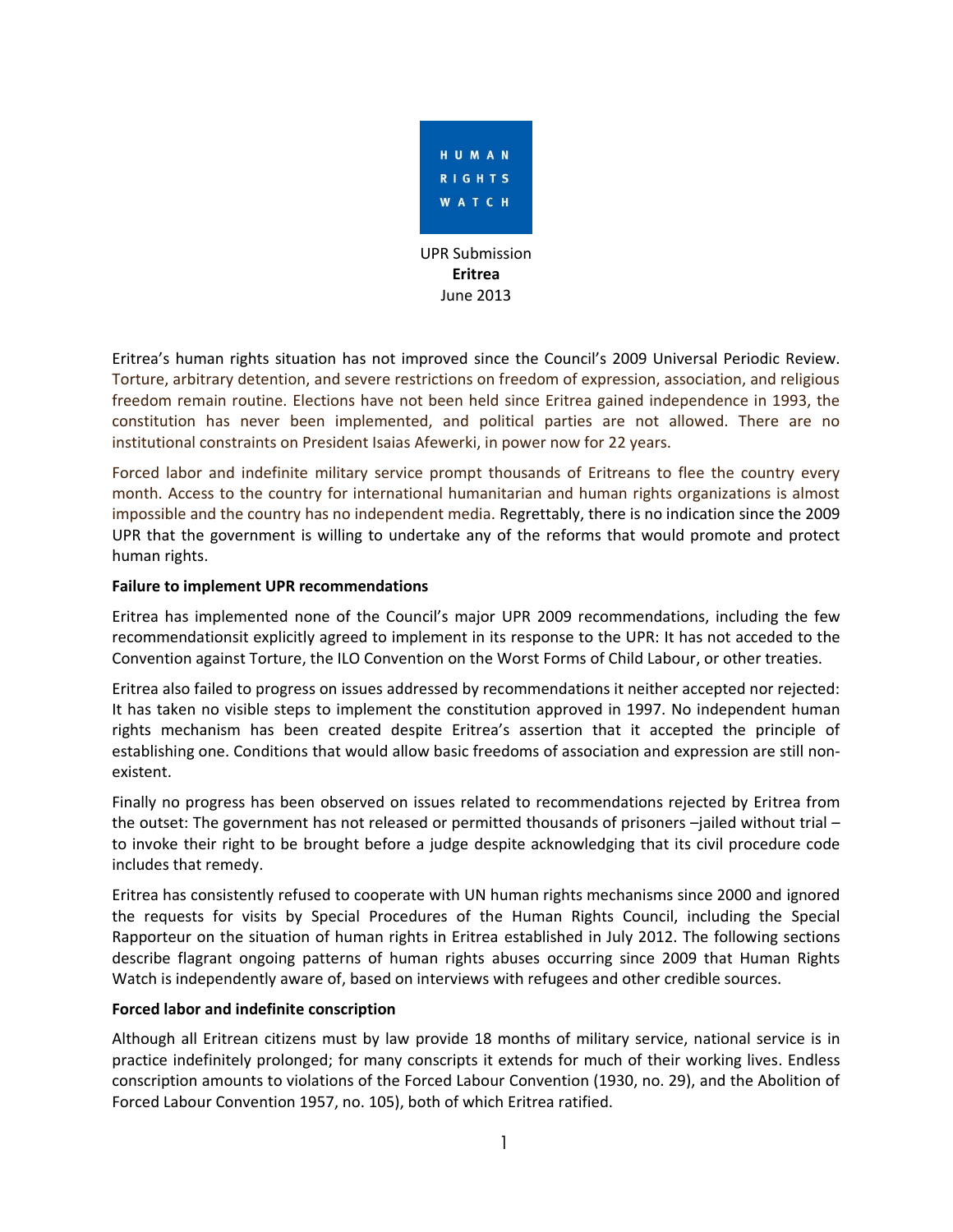Eritrea claims that its national service system is necessary to protect the country, but conscripts are routinely used as forced labor on essentially civilian jobs. Human Rights Watch documented in 2013 that several hundred conscripts had been forced by a state-owned construction company, Segen Construction Co., to build infrastructure at Eritrea's only operating mineral mine. Conscripts were forced to work long hours for minimal food rations, primitive lodging, and pay inadequate to sustain themselves, much less their families. They were not allowed to leave the work site. One former conscript said he was jailed for attending a relative's funeral after his request for leave was denied. The Segen assignment is not unusual. Conscripts are routinely used as cheap and involuntary labor on government farms, road building, civil service, and other essentially civilian activities.

Contrary to Eritrea's assertion in its UPR response in 2009 that there is no underage recruitment, children as young as 15 are still inducted and sent for military training, according to recent interviews. Evidence gathered by Human Rights Watch show that children are forcibly recruited in the military and face violence and ill-treatment on a regular basis. Conscripts report severe punishment for perceived infractions. There is no mechanism for redress of abuses.

Female conscripts are sometimes sexually abused or raped by their commanding officers. A 2007 study of Eritrean women seeking asylum reported "detention (short and long term), beatings, forced abortions (and attempted abortions), forced heavy labor, death threats, degrading treatment, continuous sexual violence and rape.  $\dots$ ."<sup>1</sup> There has been no discernible improvement since 2009.

# **Arbitrary arrest, prolonged detention, and inhumane detention conditions**

Although Eritrea's response to the 2009 UPR recommendations claimed that due process is the law of the land, torture is illegal, and the right to judicial review of detention is enshrined in law, these protections are consistently violated.

Thousands of ordinary citizens are arrested and incarcerated without charge, trial, or opportunity to appeal, and without access to family, lawyers, or independent prison monitoring organizations, including the International Committee of the Red Cross. Some are freed without explanation after arrestand warned not to speak to anyone about their detention. For example, a well-known artist was twice arrested and released without explanation. Friends in a security agency told him the second arrest was because he talked openly about his first arrest. In 2011, he was again arrested when he openly criticized repression and government animosity against his ethnic group; he later fled the country.

Most prisoners remain in jail indefinitely. The most prominent prisoners are the government officials and journalists – the "G-15" – arrested in 2001 and never seen again. They have never been formally charged, much less tried, and have now been held incommunicado for 12 years. Absconding guards report half of them have died. Eritrea continues to ignore calls for due process, including a judicial review of detention from the U.N. Working Group on Arbitrary Detention<sup>2</sup> and the African Commission on Human Rights.<sup>3</sup>

Conditions of confinement described by former detainees are often cruel and inhuman. Death in captivity is not uncommon. Many prisoners disappear, their whereabouts and health unknown to their families. Their deaths may be the first time the family is informed of their condition. When a family occasionally is informed of a death, they are ordered not to inquire about its cause.

 $\overline{a}$ 

<sup>1</sup> Cecilia M. Bailliet, "Examining Sexual Violence in the Military within the Context of Eritrean Asylum Claims Presented in Norway," 19 International *Journal of Refugee Law*, pp. 12-13 (2007).

<sup>2</sup>*Mahmoud Sherifo v. Eritrea*, opinion no. 3/2002 U.N. Doc. E/CN/2003/8 Add.1.

<sup>3</sup>*Zegveld v. State of Eritrea,* communication 250/2002, Nov 2003, and *Article 19. v. State of Eritrea*, communication 275/2003.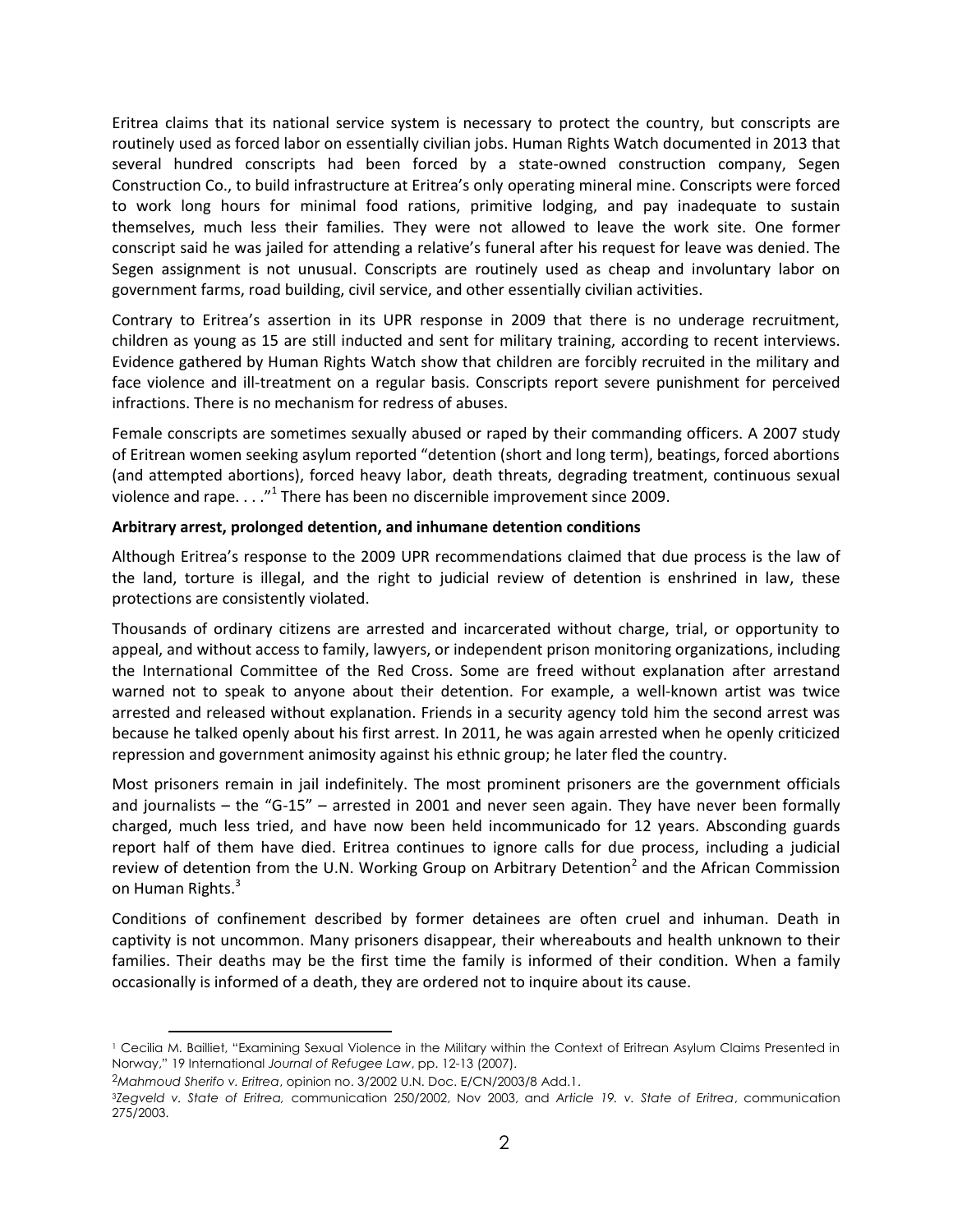Former prisoners continue to describe being confined in underground cells or in shipping containers. They describe overcrowded cells and containers with no space to lie down, little or no light or windows, oppressive heat and insects. With some exceptions, prisoners are denied medical treatment. Food verges on a starvation diet: one or two pieces of bread a day, an occasional serving of lentils or beans, and a cup of tea. Many interviewees said that there was "not enough food and water."

Physical abuse and torture in detention is common, if varied. Former detainees say it always consists of severe beatings. Detention wardens are given free rein to impose worse punishments. A former interrogator frankly admitted to Human Rights Watch he ordered beatings of prisoners until they confessed to whatever they were accused of; they were then beaten to implicate others. A former prisoner told of a room with three vats in which prisoners were progressively placed if they failed to "confess", the first filled with cold water, the second with water and human waste, the third predominantly with human waste. Sometimes the prisoner's head would be pushed into slime and held down. Another prisoner spoke of being forced to sit in the sun shirtless for the day and then being compelled to crawl along rough ground with his elbows and to dig a hole a meter deep before being ordered to crawl back. A prisoner complained that after prolonged detention in the dark in an underground cell, his jailers shone bright lights in his eyes; months later, he still has eye pain.<sup>4</sup>

Eritreans forcibly repatriated to Eritrea are mistreated, contrary to the claim in Eritrea's 2009 UPR response that "returnees go straight to their homes." Some who escaped a second time told Human Rights Watch in 2012 they had been incarcerated in the typical crammed cells and beaten shortly after their return. They displayed scars from beatings and electric shocks. One double-escapee reported that several prisoners in his group of returnees died from their beatings and were buried in a large cemetery at the penal complex.

So far as is known, no one has been disciplined for these abuses.

# **Retaliation for the activities of family members**

 $\overline{a}$ 

Family members of draft evaders or national service deserters are punished for their relatives' conduct, including through arbitrary arrests and detentions. Some families are fined Nakfa 50,000 (US\$ 3,333) for evasion or desertion of a relative. Authorities arrested the 87-year-old father, 15-year-old daughter, and brother of a former information minister who fled in 2012; their whereabouts are unknown. In July 2011, a wife whose husband she had not seen since he was conscripted two years earlier was denied food rations when she told authorities she did not know his location. Her children were expelled from school. Another woman was arrested in 2009 and beaten when she failed to disclose her husband's whereabouts. She was arrested again in 2011 while living in another city and accused of helping her son flee. After eight days and daily beatings she was released but ordered to pay N100,000. Yet another woman told of being jailed raped for five nights by the prison's chief interrogator when her husband fled. After she bled profusely and miscarried, she was released in the care of her father. When she later fled the country, her father was arrested, beaten, and jailed for a month until he paid N50,000.

Families in Eritrea are also punished and threatened when relatives living abroad fail to pay a 2% tax on foreign income, retroactive to 1992. The tax obligation is imposed on all persons of Eritrean origin, including those who abandoned Eritrean citizenship or have dual nationality. Failure to pay the tax can result in revocations of resident families'business licenses, confiscations of houses and other property, and refusals to issue passports to allow reunification of children and spouses with their overseas parent or spouse, according to family members interviewed by Human Rights Watch.

<sup>4</sup> Other frequent inhumane punishments are described in Human Rights Watch reports listed in the Annex to this submission. See also Special Rapporteur report, ¶ 55,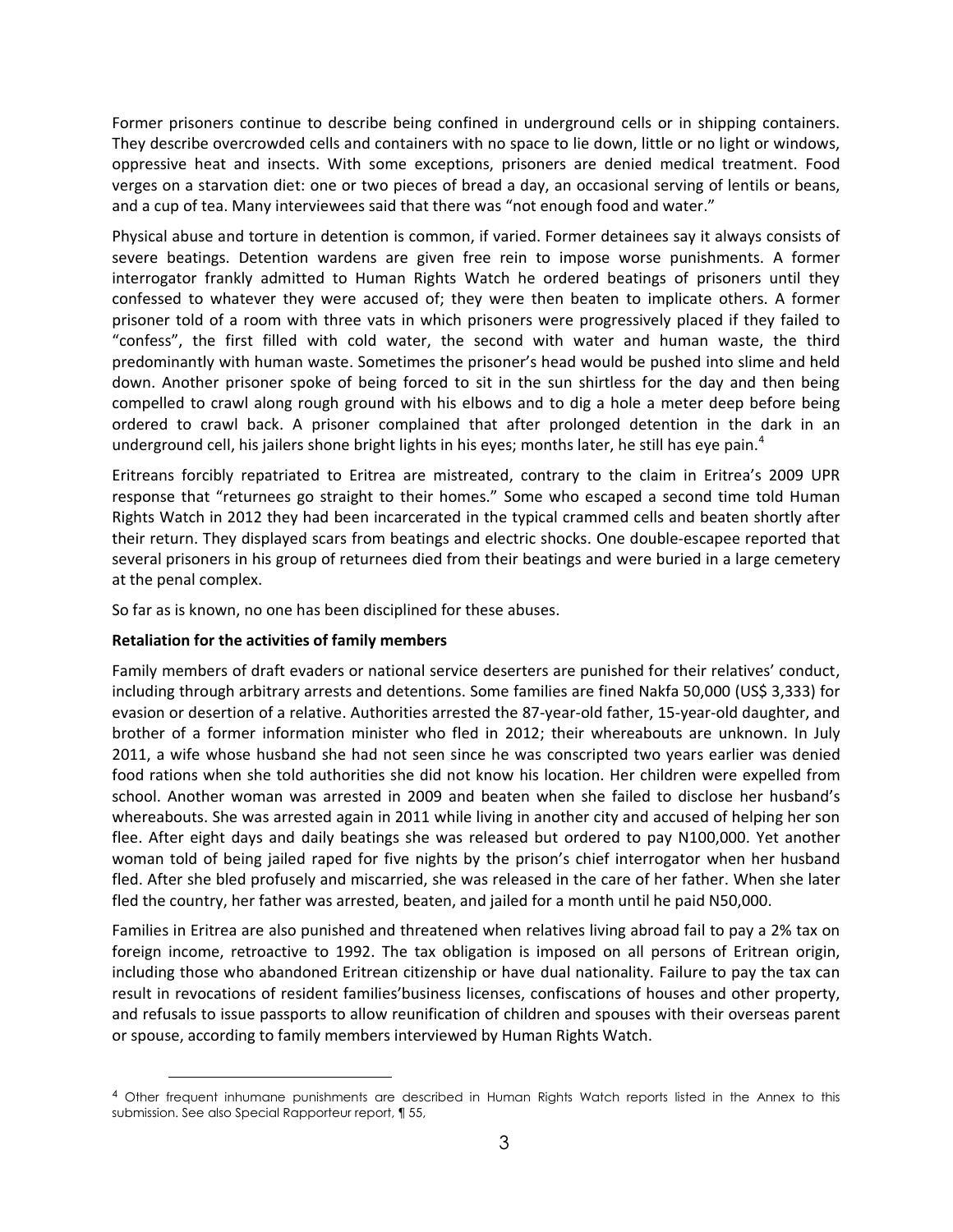## **Denial of religious freedom**

Eritrean citizens continue to be punished for practicing a religion other than the four that the government controls or recognizes. Although other religious groups have attempted to register since 2002, the government ignores their applications. The government has also interfered with the leadership of the Orthodox Church and Sunni Islam. It deposed the Orthodox patriarch in 2007 and still holdshim in incommunicado house arrest.

Among many other cases, a Pentecostal refugee said her husband, a fellow believer, was arrested in 2009 after they held church ceremonies at their house. She has not heard from him since. In 2011 she was jailed and released only after she agreed to sign a government-prepared document renouncing her religion. A Pentecostal conscript caught possessing a Bible at training camp was physically abused in 2009 and the Bible was publicly burned. In 2011, he was arrested after authorities at his college discovered his participation in Bible studies. He was beaten so badly in prison that he still bears scars. A Muslim conscript had his Koran confiscated at Sawa in 2011; he was 16 at the time. He said other Muslims were punished for reading the Koran or for praying by being forced to lug 25 kg containers of sand about and by being tied up on the ground in the sun for hours or days.

Eritrea makes no allowance for conscientious objection. Imprisonment for conscientious objection lasts far longer than the statutory 18-month service obligation. Three Jehovah's Witnesses arrested in 1994 because they refused to perform military (but not civilian) duties, remain incarcerated incommunicado 19 years later. At least 11 other Jehovah's Witnesses have shared their fate during the past decade.

## **Interference with freedom of expression and association**

Eritrea closed all local press outlets in 2001 and arrested their journalists, all of whom remain jailed. Despite government assertions, it has taken no steps to permit an independent domestic press. The only domestic sources of information since 2001 are the government's outlets. Telephone and internet communications are monitored. No foreign news organization is accredited. Although foreign language transmissions are accessible, the government jammed Al-Jazeera earlier in 2013; it continually jams overseas Tigrinya transmissions. In 2009 and 2011, it arrested journalists at government broadcasting stations; at least six remain in solitary confinement without trial.

No civil society organizations are allowed. Labor unions remain a government monopoly.

# **Situation of Eritrean refugees in host countries**

The human rights crisis in Eritrea continues to spur enormous numbers of Eritreans to flee the country despite shoot-to-kill orders and extreme dangers along migration routes. Countries hosting Eritrean refugees should fulfill their international obligations to protect them and desist from involuntary returns. We urge the Council to adopt the Special Rapporteur's recommendations that all countries protect these vulnerable and abused exiles.

## **Recommendations**

During the universal Periodic Review, States should re-assert the recommendations made in 2009 and support those in the Special Rapporteur's report, as well as urge Eritrea to cooperate with the Special Rapporteur on the situation of human rights in Eritrea. The government of Eritrea should also be recommended to:

- Unconditionally release, or charge and bring before a court law all persons arbitrarily detained, including the so-called "G-15."
- Inform the families of the locations of those held incommunicado and facilitate visits.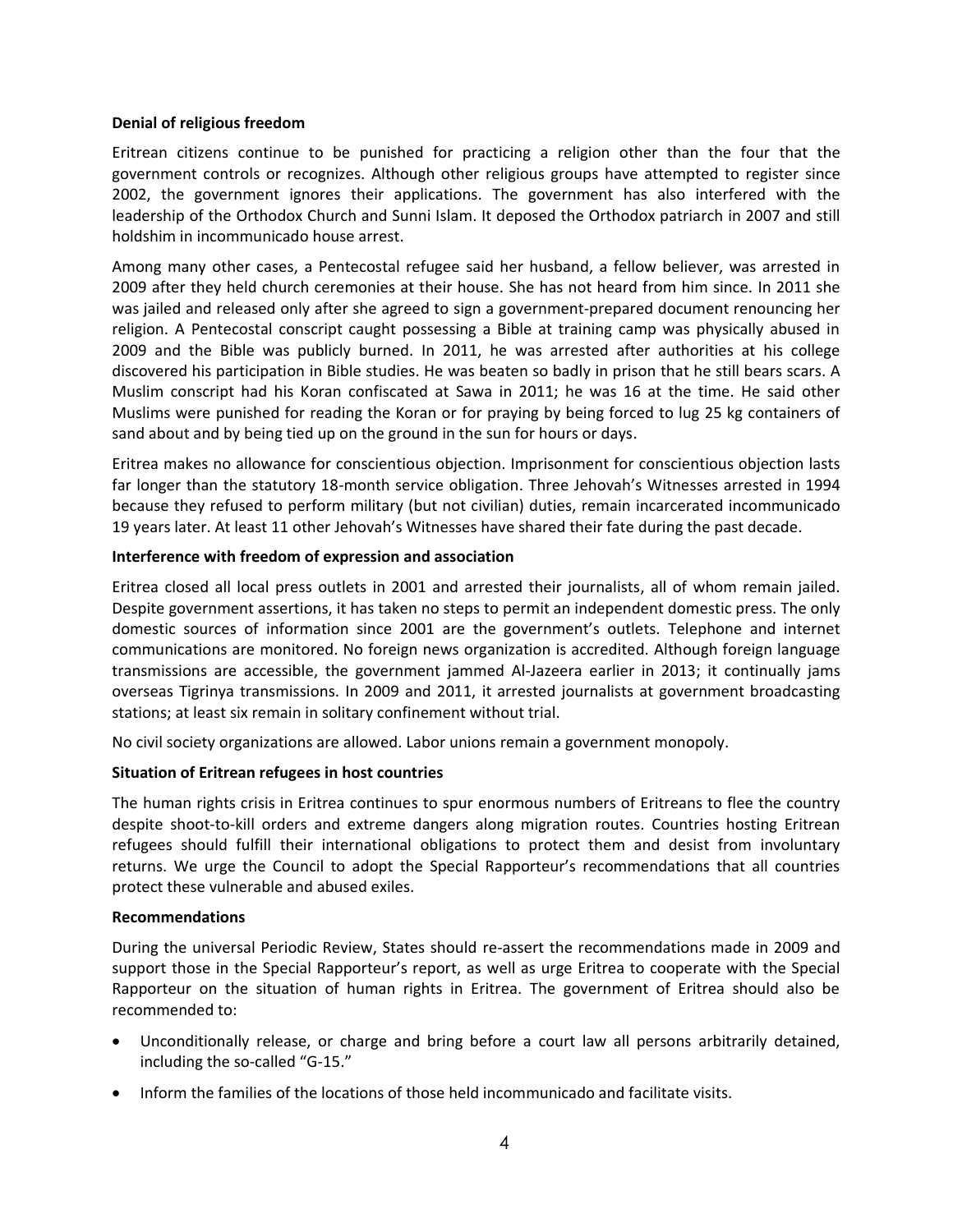- Immediately respect international standards of law in the treatment of prisoners including providing prisoners adequate food, water, and medical assistance and ending overcrowding; allow independent monitors access to all known and secret Eritrean detention facilities; notify family members of the whereabouts of detainees; and restore visiting rights and access to legal representation.
- Investigate and prosecute all government officials suspected of torture or cruel and degrading treatment of detainees and national service conscripts.
- Establish independent courts and permit full enforcement of writ of habeas corpus.
- Stop punishing family members for actions of relatives.
- Allow citizens to practice their religions peacefully; end discrimination against Jehovah's Witnesses; and release the Eritrean Orthodox patriarch from home detention.
- Permit independent non-governmental organizations, including labor unions, to operate without interference.
- Rescind the suspension of the private press and permit the establishment of independent media outlets.
- End indefinite national service; begin phased demobilization for those serving for more than the statutory 18 months; and allow substitute service for conscientious objectors.
- Stop using national service conscripts as forced labor.
- Implement the 1997 constitution, approve a political party law, and begin preparations for democratic elections with international monitoring throughout the process.
- Issue standing invitations to UN special procedures, and allow independent monitors such as the International Committee of the Red Cross (ICRC) and UN and African Commission special mechanisms access (such as the Special Rapporteur on torture and other cruel, inhuman or degrading treatment or punishment) to Eritrea's detention facilities.
- Sign, ratify, and enforce the Convention against Torture; the Rome Statute; the International Convention for the Protection of All Persons from Enforced Disappearance; Optional Protocols to the International Covenant on Civil and Political Rights; and the International Labour Organizations' Worst Forms of Child Labour Convention.